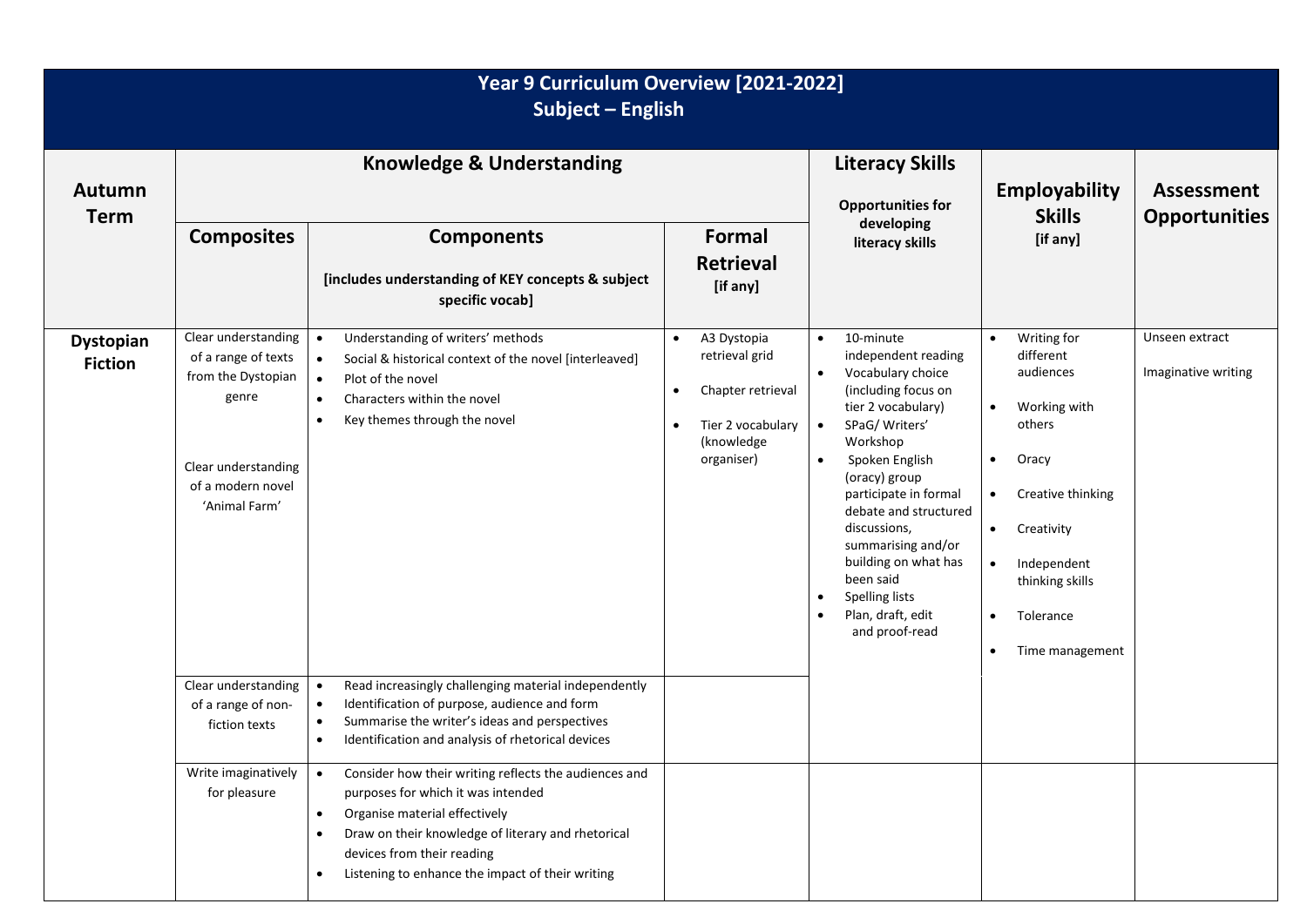|                                           |                                                           | Year 9 Curriculum Overview [2021-2022]<br>Subject - English                                                                                                                                                                                      |                                     |                                                                                                        |                                                                                                                                                                                                                                                                                                      |                                                                                                          |                                                                                                   |                                                                          |                                           |
|-------------------------------------------|-----------------------------------------------------------|--------------------------------------------------------------------------------------------------------------------------------------------------------------------------------------------------------------------------------------------------|-------------------------------------|--------------------------------------------------------------------------------------------------------|------------------------------------------------------------------------------------------------------------------------------------------------------------------------------------------------------------------------------------------------------------------------------------------------------|----------------------------------------------------------------------------------------------------------|---------------------------------------------------------------------------------------------------|--------------------------------------------------------------------------|-------------------------------------------|
| <b>Spring</b><br><b>Term</b>              | <b>Knowledge &amp; Understanding</b>                      |                                                                                                                                                                                                                                                  |                                     |                                                                                                        |                                                                                                                                                                                                                                                                                                      | <b>Literacy Skills</b><br><b>Opportunities for</b>                                                       |                                                                                                   | <b>Employability</b><br><b>Skills</b>                                    | <b>Assessment</b><br><b>Opportunities</b> |
|                                           | <b>Composites</b>                                         | <b>Components</b><br>[includes understanding of KEY concepts & subject<br>specific vocab]                                                                                                                                                        |                                     | Formal<br><b>Retrieval</b><br>[if any]                                                                 | developing<br>literacy skills                                                                                                                                                                                                                                                                        | [if any]                                                                                                 |                                                                                                   |                                                                          |                                           |
| <b>Rhetoric and</b><br><b>Animal Farm</b> | Clear understanding<br>of a modern novel<br>'Animal Farm' | Understanding of writers' methods<br>$\bullet$<br>Social & historical context of the novel [interleaved]<br>$\bullet$<br>Plot of the novel<br>$\bullet$<br>Characters within the novel<br>$\bullet$<br>Key themes through the novel<br>$\bullet$ | $\bullet$<br>$\bullet$<br>$\bullet$ | A3 Animal Farm<br>retrieval grid<br>Chapter retrieval<br>Tier 2 vocabulary<br>(knowledge<br>organiser) | $\bullet$                                                                                                                                                                                                                                                                                            | 10-minute<br>independent<br>reading<br>Vocabulary<br>choice (including<br>focus on tier 2<br>vocabulary) | $\bullet$<br>٠<br>$\bullet$<br>$\bullet$                                                          | Writing for<br>different<br>audiences<br>Working with<br>others<br>Oracy | Unseen extract                            |
|                                           | Clear understanding<br>of<br>rhetorical<br>techniques     | Identification of rhetorical techniques<br>$\bullet$<br>Understanding terms and definitions<br>$\bullet$                                                                                                                                         |                                     |                                                                                                        | SPaG/Writers'<br>$\bullet$<br>Workshop<br>Spoken English<br>$\bullet$<br>(oracy) group<br>participate in<br>formal debate<br>and structured<br>discussions,<br>summarising<br>and/or building<br>on what has<br>been said<br>Spelling lists<br>$\bullet$<br>Plan, draft, edit<br>٠<br>and proof-read | $\bullet$<br>$\bullet$<br>$\bullet$<br>$\bullet$<br>$\bullet$                                            | Creative thinking<br>Creativity<br>Independent<br>thinking skills<br>Tolerance<br>Time management |                                                                          |                                           |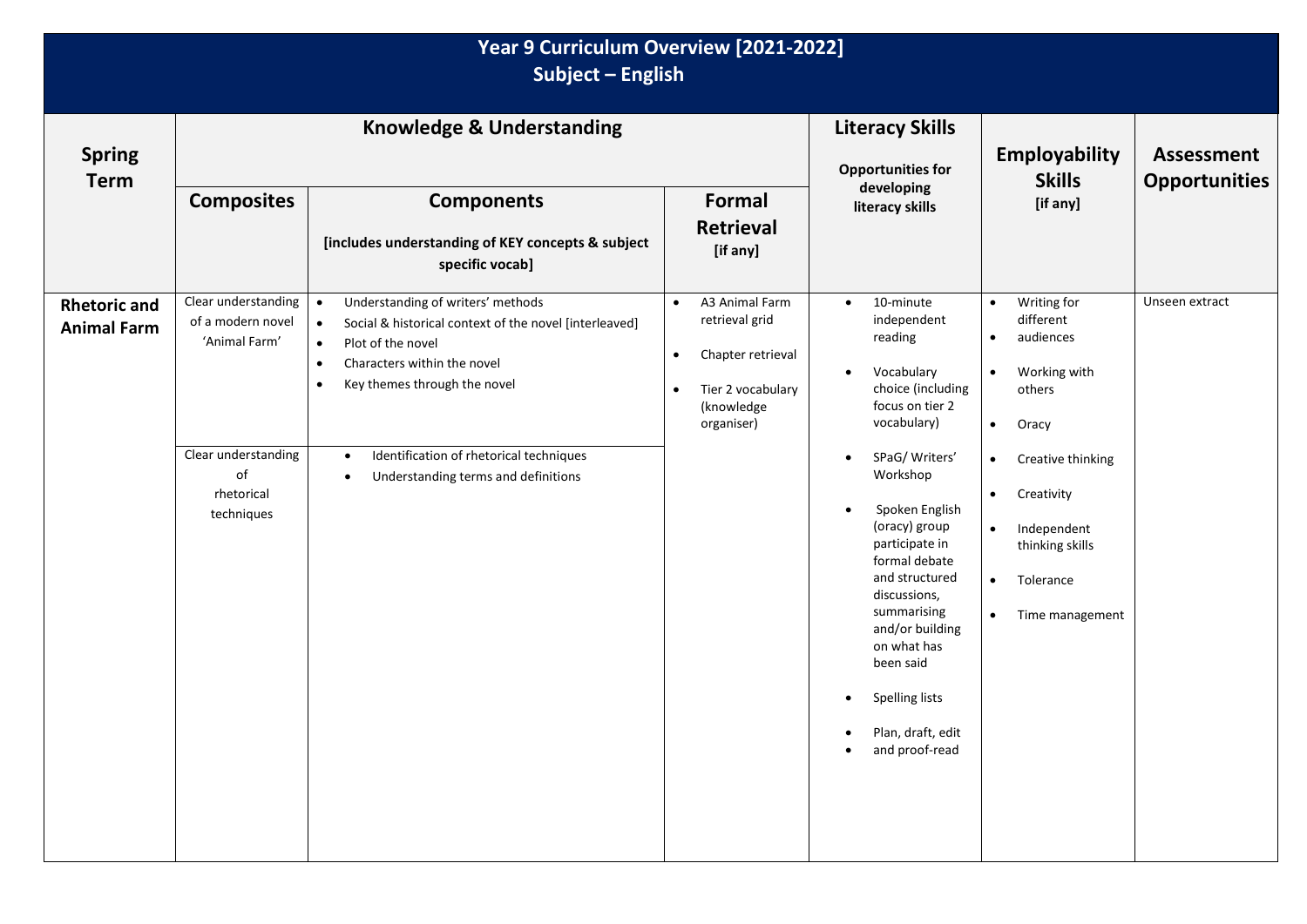|                                                       |                                                                                                                                                                                                                                                                                                                                                                              | Year 9 Curriculum Overview [2021-2022]<br>Subject - English                                                                                                                                                                                                                                                                                                                                                                                                                                                                                                                                                                                                                                                                                                                                                                                                                                                                                                                                                                                                                                                                            |                        |                                                                                                                                                                                                                                           |                                     |                                                                                                                                                                                                                                                                                                                                                           |                                                                                                                                                                                                                                                             |                                           |
|-------------------------------------------------------|------------------------------------------------------------------------------------------------------------------------------------------------------------------------------------------------------------------------------------------------------------------------------------------------------------------------------------------------------------------------------|----------------------------------------------------------------------------------------------------------------------------------------------------------------------------------------------------------------------------------------------------------------------------------------------------------------------------------------------------------------------------------------------------------------------------------------------------------------------------------------------------------------------------------------------------------------------------------------------------------------------------------------------------------------------------------------------------------------------------------------------------------------------------------------------------------------------------------------------------------------------------------------------------------------------------------------------------------------------------------------------------------------------------------------------------------------------------------------------------------------------------------------|------------------------|-------------------------------------------------------------------------------------------------------------------------------------------------------------------------------------------------------------------------------------------|-------------------------------------|-----------------------------------------------------------------------------------------------------------------------------------------------------------------------------------------------------------------------------------------------------------------------------------------------------------------------------------------------------------|-------------------------------------------------------------------------------------------------------------------------------------------------------------------------------------------------------------------------------------------------------------|-------------------------------------------|
| <b>Summer</b><br><b>Term</b>                          | <b>Composites</b>                                                                                                                                                                                                                                                                                                                                                            | <b>Components</b><br>[includes understanding of KEY concepts & subject<br>specific vocab]                                                                                                                                                                                                                                                                                                                                                                                                                                                                                                                                                                                                                                                                                                                                                                                                                                                                                                                                                                                                                                              |                        | Formal<br><b>Retrieval</b><br>[if any]                                                                                                                                                                                                    |                                     | <b>Literacy Skills</b><br><b>Opportunities for</b><br>developing<br>literacy skills                                                                                                                                                                                                                                                                       | Employability<br><b>Skills</b><br>[if any]                                                                                                                                                                                                                  | <b>Assessment</b><br><b>Opportunities</b> |
| <b>Exploring</b><br><b>Shakespeare</b><br>and Dickens | Clear understanding<br>of Shakespeare's<br>'Romeo and Juliet'<br>Clear understanding<br>of a pre-1914 novel<br>'A Christmas Carol'<br>Clear understanding<br>of a range of non-<br>fiction texts<br>Clear understanding<br>of a post-1914 text<br>Clear understanding<br>of a selection of<br>poetry from GCSE<br>'Power and Conflict<br>Write imaginatively<br>for pleasure | Understanding of writers' methods<br>$\bullet$<br>Social & historical context of the novel [interleaved]<br>$\bullet$<br>Plot of the novel<br>$\bullet$<br>Characters within the novel<br>$\bullet$<br>Key themes through the novel<br>$\bullet$<br>Understanding of writers' methods<br>$\bullet$<br>Social & historical context of the novel [interleaved]<br>$\bullet$<br>Plot of the play<br>$\bullet$<br>Characters within the play<br>$\bullet$<br>Key themes throughout the play<br>$\bullet$<br>Read increasingly challenging material independently<br>$\bullet$<br>Identification of purpose, audience and form<br>$\bullet$<br>Summarise the writer's ideas and perspectives<br>$\bullet$<br>Identification and analysis of rhetorical devices<br>$\bullet$<br>Context of the extract within the text<br>$\bullet$<br>Understanding of the writer' methods<br>$\bullet$<br>Key themes within the extract<br>$\bullet$<br>transferring and embedding reading skills, subject<br>$\bullet$<br>content and breadth and depth<br>Understanding of the writers' ideas<br>$\bullet$<br><b>Identification of Form</b><br>$\bullet$ | $\bullet$<br>$\bullet$ | A3 'A Christmas<br>Carol' retrieval<br>grid<br>A3 'Romeo and<br>Juliet' retrieval<br>grid<br>Chapter/Stave<br>Retrieval quizzes<br>Tier 2 vocabulary<br>(knowledge<br>organiser)<br>Poetry retrieval<br>quizzes<br>Keyword<br>definitions | $\bullet$<br>$\bullet$<br>$\bullet$ | 10-minute<br>independent reading<br>Vocabulary choice<br>(including focus on<br>tier 2 vocabulary)<br>SPaG/ Writers'<br>Workshop<br>Spelling lists<br>Spoken English<br>(oracy) group<br>participate in formal<br>debate and structured<br>discussions,<br>summarising and/or<br>building on what has<br>been said<br>Plan, draft, edit and<br>proof-read | Writing for<br>$\bullet$<br>different<br>audiences<br>Working with<br>others<br>Oracy<br>$\bullet$<br>Creative thinking<br>$\bullet$<br>Creativity<br>$\bullet$<br>Independent<br>thinking skills<br>Tolerance<br>$\bullet$<br>Time management<br>$\bullet$ | R&J or ACC extract                        |
|                                                       |                                                                                                                                                                                                                                                                                                                                                                              | Understanding of the writers' methods including<br>$\bullet$<br>structure<br>Social and historical context of the poems<br>$\bullet$                                                                                                                                                                                                                                                                                                                                                                                                                                                                                                                                                                                                                                                                                                                                                                                                                                                                                                                                                                                                   |                        |                                                                                                                                                                                                                                           |                                     |                                                                                                                                                                                                                                                                                                                                                           |                                                                                                                                                                                                                                                             |                                           |